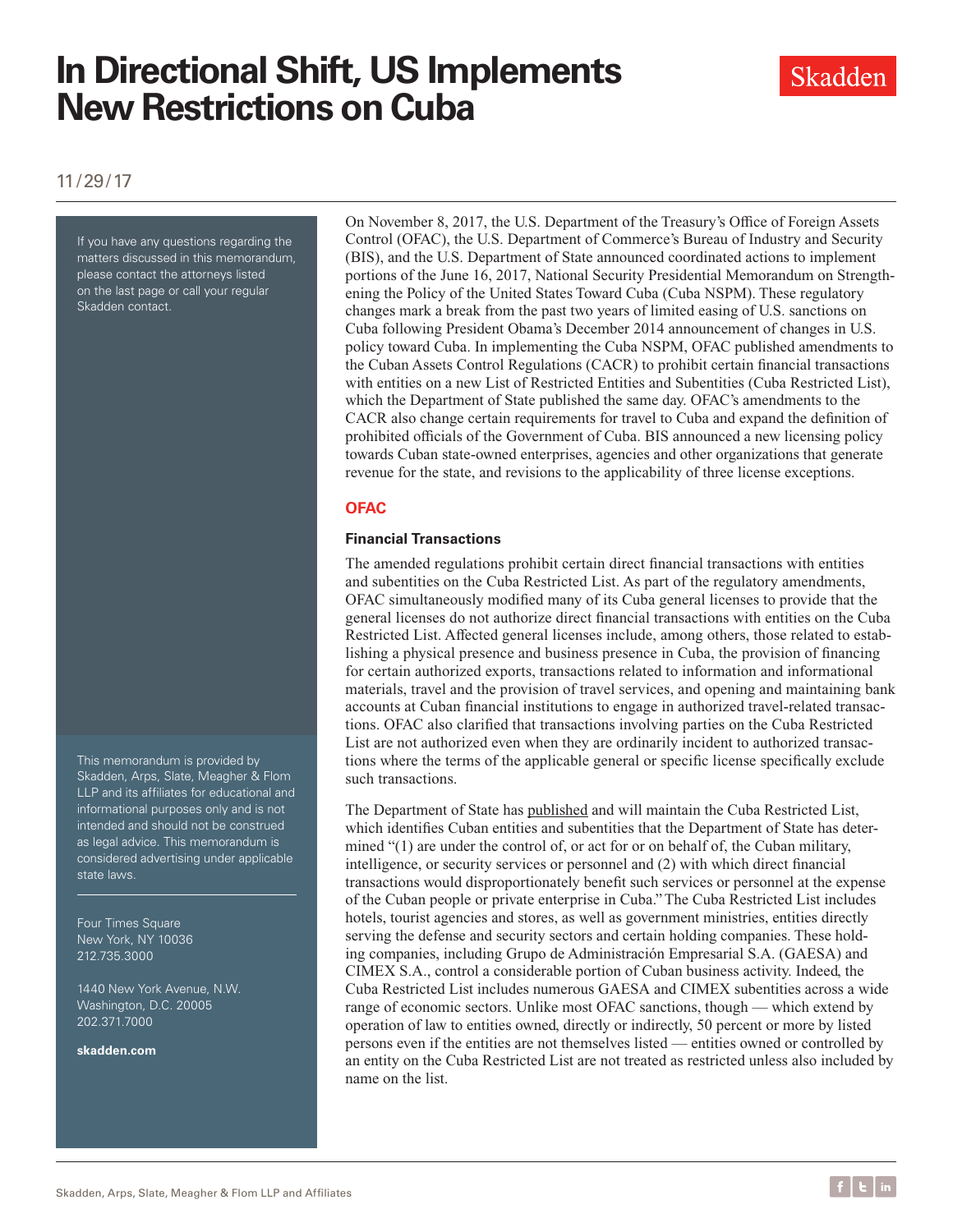## **In Directional Shift, US Implements New Restrictions on Cuba**

Certain exceptions apply to the regulations prohibiting direct financial transactions with entities and subentities on the Cuba Restricted List. Significantly, OFAC has stated that "U-turn" payments do not fall within the scope of the prohibition. In addition, the Trump administration has indicated it does not wish to negatively impact U.S. businesses that have engaged in lawful commercial opportunities and, to that end, most Cuba-related transactions, including commercial engagements, initiated prior to November 9, 2017 (or the date an entity or subentity is otherwise added to the Cuba Restricted List), will continue to be permitted even if an entity or subentity on the Cuba Restricted List is involved. OFAC also has provided guidance that while a financial institution is expected to do its normal due diligence with respect to a transaction involving Cuba or a Cuban national, to the extent a transaction involves an entity or subentity on the Cuba Restricted List, a financial institution can rely on the statements of its customer that the transaction is authorized, unless it knows or has reason to know the transaction is not authorized.

#### **Travel and Related Transactions**

OFAC also announced new restrictions on travel and related transactions. The new restrictions focus on educational travel, people-to-people travel and travel to provide support for the Cuban people.

#### **Educational Travel**

The amended regulations generally revert to the authorizations that were in effect on January 27, 2011, for educational travel to Cuba and impose certain additional requirements for subsequently authorized educational travel to require that such travel be conducted under the auspices of an organization that is a person subject to U.S. jurisdiction. In most situations, those traveling to Cuba in reliance on this general license must be accompanied by a person subject to U.S. jurisdiction who is an employee, paid consultant, agent or other representative of the sponsoring organization. Certain unaccompanied travel that was previously authorized and for which the traveler completed at least one travel-related transaction prior to November 9, 2017, remains authorized.

#### **People-to-People Travel**

The amended regulations also reverse one of the changes made by the Obama administration to allow individuals to travel from the United States to Cuba under a "people-to-people" authorization without having to travel under the auspices of a sponsoring organization. Under the amended regulations, OFAC is imposing similar organizational sponsorship requirements as those implemented for educational travel. Additionally, people-to-people travel-related transactions authorized by the amended regulations must

be consistent with a full-time schedule of activities in Cuba that enhances contact with the Cuban people, supports civil society in Cuba or promotes the Cuban people's independence from Cuban authorities and that results in meaningful interactions with individuals in Cuba. Certain unaccompanied people-to-people travel for which the traveler completed at least one travel-related transaction prior to President Donald Trump's announcement of the changes on June 16, 2017, remains authorized.

#### **Support for the Cuban People**

The amended regulations also modify the general license for travel to provide support for the Cuban people and related transactions. Specifically, the general license now expressly requires a full-time schedule of activities that enhances contact with the Cuban people, supports civil society in Cuba or promotes the Cuban people's independence from Cuban authorities and that results in meaningful interactions with individuals in Cuba. Along with this requirement, OFAC added regulatory notes clarifying that staying in a room at a rented accommodation in a private Cuban residence (*casa particular*), eating at privately owned Cuban restaurants (*paladares*) and shopping at privately owned stores run by self-employed Cubans (*cuentapropista*) are examples of activities that qualify for the support for the Cuban people travel authorization. The notes explain, however, that additional activities are necessary to meet the requirement for a full time schedule.

#### **Definition of Prohibited Officials of the Government of Cuba**

The amended regulations expand considerably the definition of "prohibited officials of the Government of Cuba." Prohibited officials of the Government of Cuba are carved out from authorizations provided by certain general licenses and now include a much broader list of office holders. The revised definition corresponds to that which was in place prior to October 17, 2016.

Under the new regulations, prohibited officials of the Government of Cuba include ministers and vice ministers; members of the Council of State and the Council of Ministers; members and employees of the National Assembly of People's Power; members of any provincial assembly; local sector chiefs of the Committees for the Defense of the Revolution; director generals, sub-director generals and higher of all Cuban ministries and state agencies; employees of the Ministry of the Interior; employees of the Ministry of Defense; secretaries and first secretaries of the Confederation of Labor of Cuba and its component unions; chief editors, editors and deputy editors of Cuban state-run media organizations and programs, including newspapers, television and radio; and members and employees of the Supreme Court.